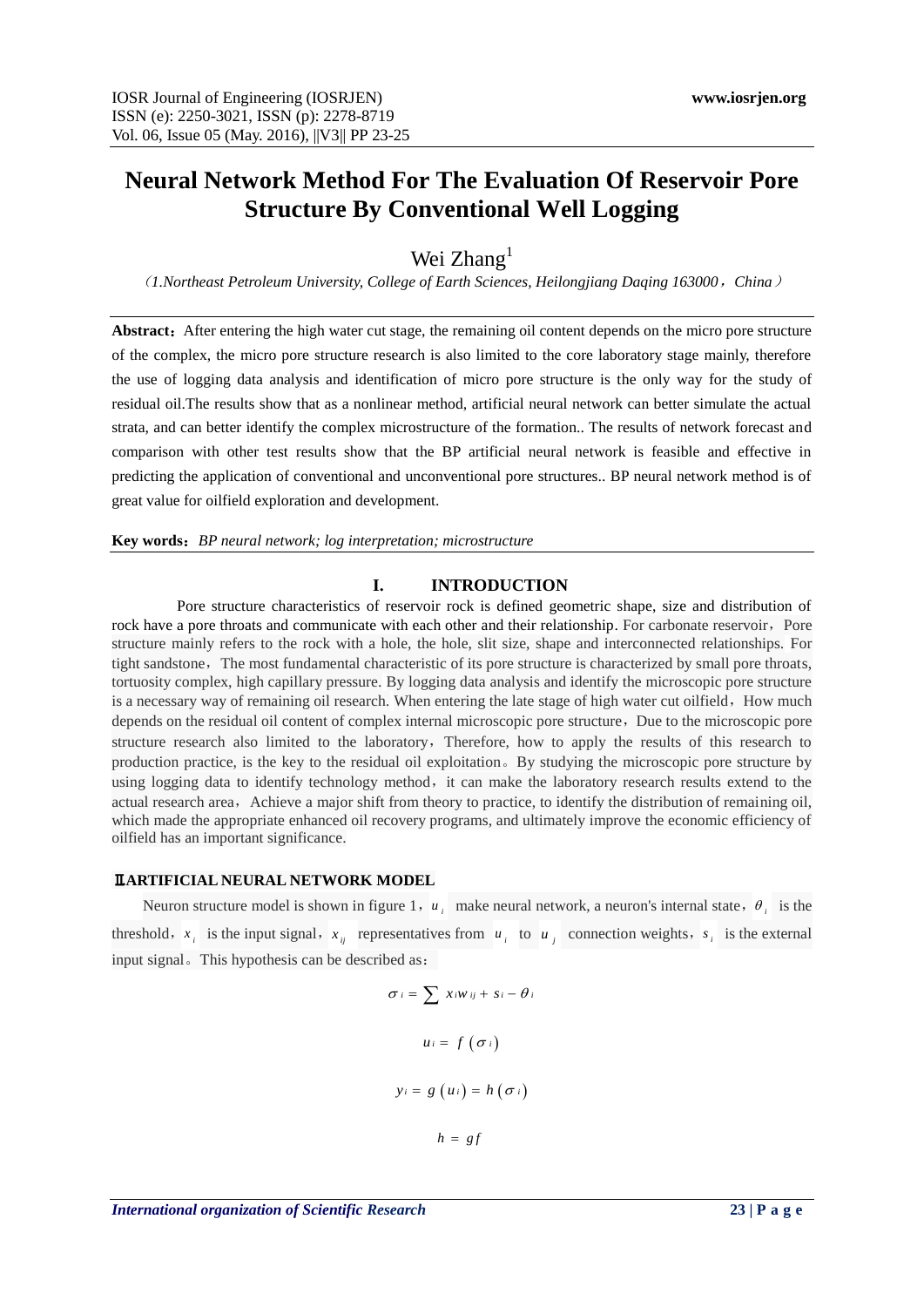

Fig1 Neuron structure model

## **II. THE PRINCPLE OF BP ALGORITHM**

Adopt BP algorithm to train the ANN is the most widely used, research one of the most deep of multilayer feed forward neural networks, generally called the artificial neural network BP neural network <sup>[1]</sup>. BP algorithm uses the way of learning under the guidance of teachers and the generalized delta learning rule.It is based on gradient descent algorithm.In the learning process is composed of positive spread treatment and back propagation. In the process of forward travel, input mode from the input layer through processing step by step a hidden layer to output layer. If the output layer is not expected output signal from the output layer to input layer spreading, the back propagation, adjust the connection between each layer in the process of back propagation rights and offset value of each layer of neurons error decreases.Therefore the essence of the algorithm is the minimum value of error function, by multiple samples of repeated training, a weight along the fastest decline in direction of the error function to change, finally the minimum point of convergence。In order to produce a reliable output of a given input, known samples must be repeated training, rights and neurons of the connection in the offset value.Until produce expected output, the final right to connect multiple known training samples of each layer and the offset value of each layer neurons following information, such as knowledge preservation, to predict the training sample.

## **III. NEURAL NETWORK RECOGNITION METHOD OF PORE STRUCTURE**

In the application of neural network, the network structure and algorithm are important, but the quality and quantity of samples also plays an important role.A flawed training sample column, light is time-consuming to make the sample training, or make the network training failure, but in practice no systematic theory to guide the selection of samples<sup>[2]</sup>. In this, in combination with theory and actual application, give the following principles: 1) Input and output values of normalized processing, make its value between  $0 \sim 1$ .

2) A representative study sample, which can represent a range of various features of the sample under test.

3) Contains range wants wide, that is, as far as possible to predict the sample included within the scope of the training sample.

Based on previous research, optimizing the micro gradient (RMG), micro potential (RMN), shallow lateral (RLLS), deep lateral (RLLD), natural gamma (GR), high-resolution acoustic (HAC), spontaneous potential (SP), the curve of the seven closely associated with pore structure as neural network input. Specific applications, can according to the number of samples, quantity of log data to select any of the four, five, six, seven parameters as neural network input, the pore structure types as output. With the above study results identify prediction, satisfactory identification result. Visible, logging data combining with the neural network technology can well identify types of pore structure.

## **IV. CONCLUSION**

Based on the BP neural network as the main method, the mathematical calculation software as the main tool, the conventional logging data and other exploration and analysis of test data as the main basis, the BP neural network in the evaluation of reservoir pore structure research, artificial neural networks for the prediction of reservoir pore structure will become more accurate, the accuracy of the prediction results will also be increased continuously. Also may be a logging data processing and interpretation of a main method is optional.

## **REFERENCES**

[1] Archie G E. The electrical resistivity log as in an aid in determining some reservoir characteristics. Society